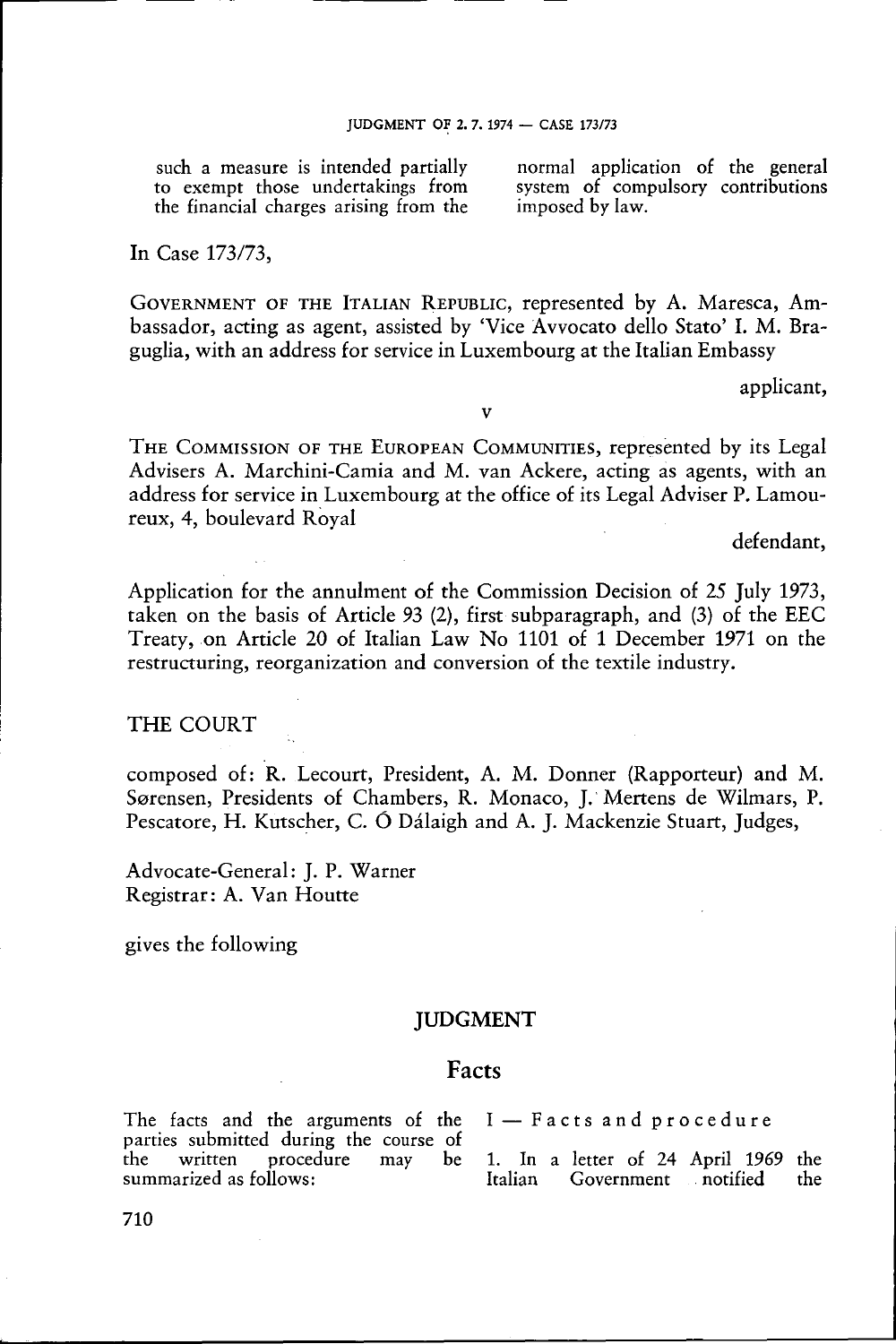Commission of a draft law on the restructuring, reorganization and conversion of the textile industry.

As the Commission could not obtain from the Italian Government all the information necessary to submit its comments under Article 93 (3) of the EEC Treaty, it adopted, on the basis of the first subparagraph of Article 93 (2), an interim Decision of 27 May 1970 (OJ 1970 L 128, p. 33). This Decision imposed on the Italian Republic the obligation to modify Articles  $\bar{5}$  and 12 of the draft law which the Commission considered then and henceforth incompatible with the common market.<br>Italy complied with this Decision. complied with this However, Law No 1101 of <sup>1</sup> December 1971 included, in Article 20, a provision which had not appeared in the draft law sent to the Commission and which had been added without the Commission informed. This provision established for the benefit of the textile and garment-making industry and small crafts, for <sup>a</sup> period of three years, a reduction in the social charges<br>appertaining to family allowances, appertaining to consisting in <sup>a</sup> reduction in their rate of contribution from 15 % to 10 %.

2. In a letter of 9 August 1972, the<br>Italian Government informed the Government informed the Council of the European-Communities that, because of the length of time required for the administrative procedures, the undertakings concerned could not take advantage before <sup>1</sup> July 1973 of the benefits provided by Law No 1101 of <sup>1</sup> December 1971. Consequently, one of the measures which had been adopted in July 1971 to meet the short-term crisis in the Italian economy — namely the exemption in respect of 5% of the amount of salaries liable for contribution by employers to the compulsory unemployment insurance fund — was extended by one year in the case of the textile sector (Decree No 286 of <sup>1</sup> July 1972).

Although it had not ooposed the urgent temporary measures adopted in July and

August 1971 because, as measures of short-term economic policy, they applied generally, the Commission initiated, by telex of 31 July 1972, the procedure under Article 93 (2) of the EEC Treaty with regard to the decision to extend the validity of these measures in relation to the textile sector, taken on <sup>1</sup> July 1972. This is the reason for the letter of 9 August 1972 of the Italian Government requesting the Council to apply the provisions of the third subparagraph of Article 93 (2). As the Council did not give its decision within the period of<br>three months prescribed by this prescribed provision, the Commission resumed the procedure under the first subparagraph of Article 93 (2). The Accession of the Member States prolonged this procedure since they had to be given the opportunity to submit their comments. As the measure in question was not subsequently extended beyond 30 June 1973 the Commission adopted the Decision which is contested in this dispute against the measure reducing the charges, contained in Law No 1101 which actually came into force as from 30 June 1973.

3. By application of 9 October, entered in the Registry of the Court on 11 October 1973, the Italian Government brought this action.

The written procedure followed the normal course.

Upon hearing the report of the Judge-Rapporteur and the opinion of the Advocate-General the Court decided to open the oral procedure without any preliminary inquiry.

### II — Conclusions of the parties

The *applicant* claims that the Court should: declare null and void the Commission Decision of 25 July 1973 and all legal effects thereof.

The *defendant* contends that the Court should: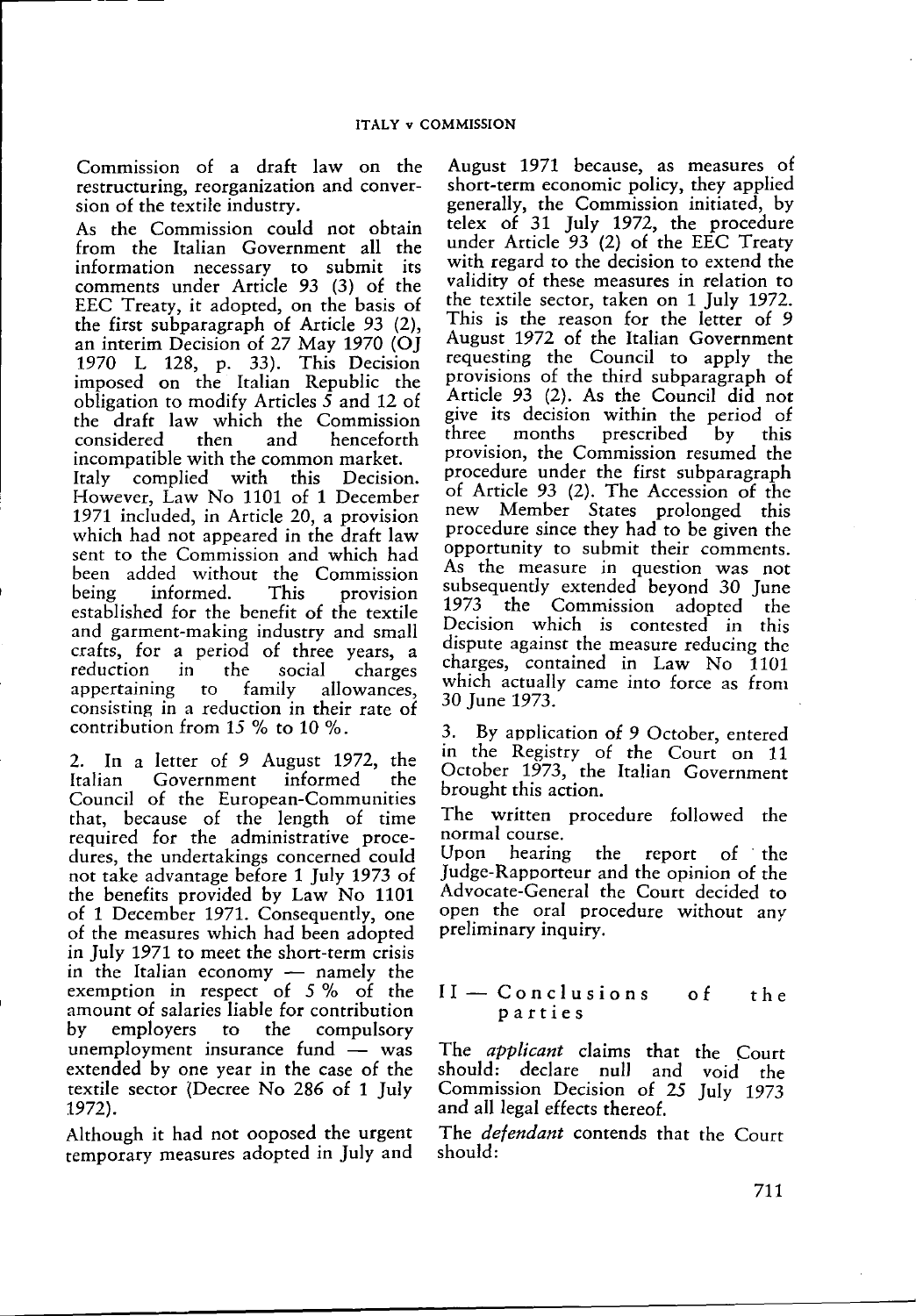1. dismiss the action as unfounded;

2. order the applicant to bear the costs.

### III — Submissions and arguments of the parties

In support of its case, the *applicant* makes three principal submissions, on a preliminary basis, and three subsidiary submissions on the substances of the case.

1. From the words of Article 1 of the Decision in question: 'The Italian Republic *shall abolish* the temporary and partial reduction charges ….' it emerges that the Decision must be regarded in law as an act intended to produce direct effects in the internal legal order, and not to create an obligation which the State to which it is addressed is called upon to discharge. Even if the words 'shall abolish' in Article <sup>1</sup> of the Decision must be understood only to impose on Italy the obligation to act under the first subparagraph of Article 93 (2), the purpose of this provision is the direct repeal of Article 20 of Law No 1101. This appears to be confirmed by the fact that the Decision provides no period of time for compliance. This Decision must accordingly be considered as having no existence at law since the Commission does not have the power, on the basis of Article 93 (2), of the EEC Treaty, to adopt legislative acts having direct application within the domestic legal orders.

The *Commission* maintains that the words 'shall abolish' as used in Article <sup>1</sup> of the contested Decision have solely an imperative character, as has the expression 'must abolish', and are intended to impose on the Member State only the obligation to act under the first subparagraph of Article 93 (2) of the EEC Treaty. The use for this purpose of the present indicative in the Italian version is grammatically correct and

corresponds moreover to a 'common legislative practice' which is never challenged.

In the Commission's opinion, the submission is so clearly devoid of any foundation that it does not consider it necessary to go on to examine the question of the direct applicability of decisions taken pursuant to the first subparagraph of Article 93 (2).

2. According to the *applicant* the Decision must be regarded as void on the ground of failure to fix a period of time for compliance, as prescribed by Article 93 (2). The grant of a period of time for compliance is an essential condition for the legality of the Decision. The aid referred to in the contested Decision is an 'existing' aid within the meaning of Article 93 (1), as the Law of 23 December 1971 came into force on 8 January 1972. The failure to give the Commission prior notice has no effect on the classification of the aid in question in the category of 'existing' aids. Even where aid is granted without the Commission being informed in due time, the finding by the Commission of its incompatibility with Article 92 is *constitutive* of the obligation to abolish them. It is therefore necessary in all cases to fix <sup>a</sup> time limit so that the moment when the aid must come to an end can be determined.

Moreover, the Italian Government was unable to put an immediate end to this alleged aid. As this measure was instituted by means of a law, it could have been abolished only in accordance with the formal procedure of repeal prescribed by law.

The *Commission* points out that the provision for aid which is the subject of the contested Decision belongs to the category of irregular aids, since it was granted without prior notification to the Commission, thereby infringing the first sentence of Article 93 (3). Consequently, it is illegal under Community law as from the date of its entry into force. The period of time mentioned in the first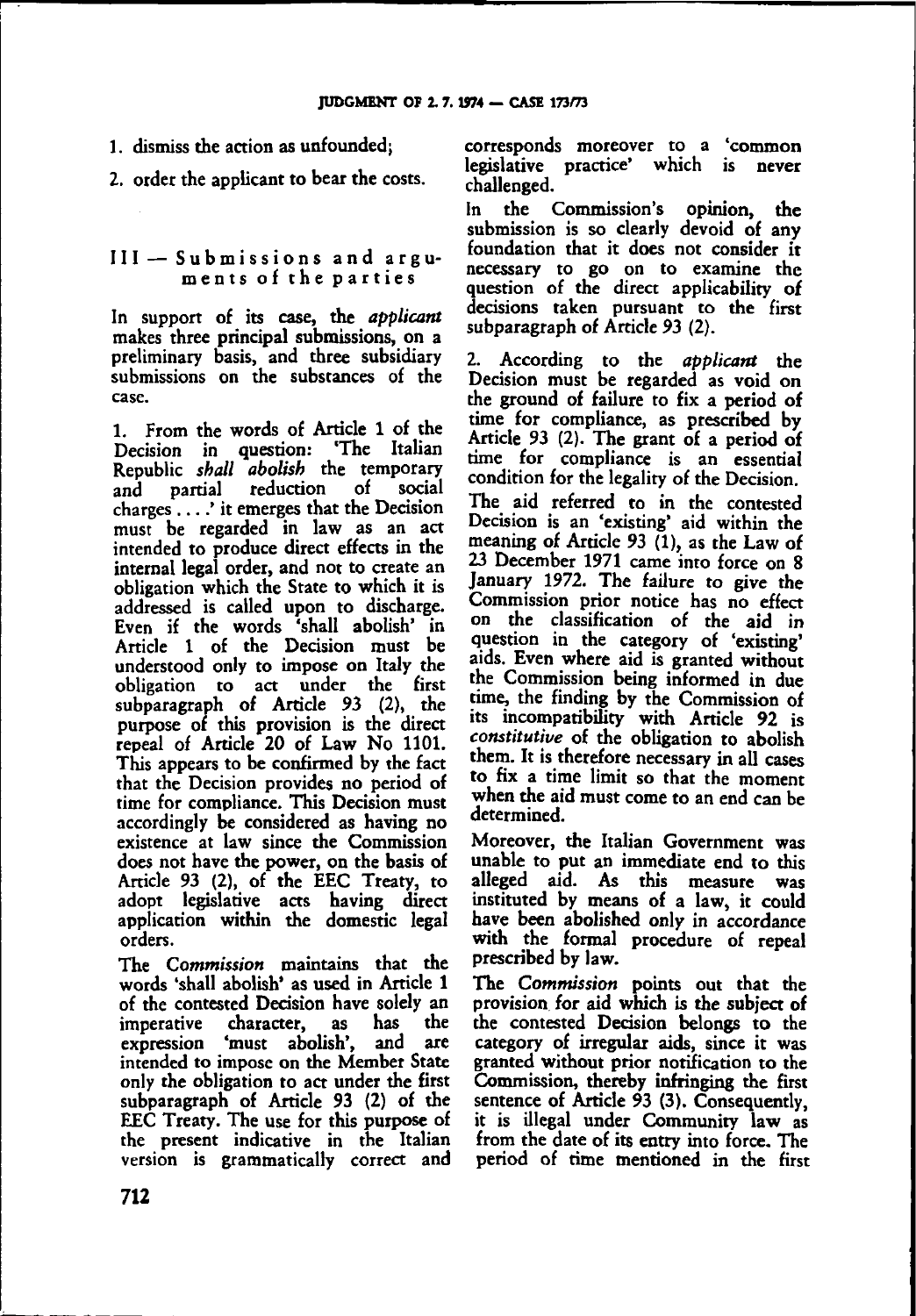subparagraph of Article 93 (2) only applies to aids granted in a regular manner and a Member State cannot take advantage of this safeguard when it has, through its own fault, prevented the proper functioning of the mechanism prescribed. The Commission has not<br>therefore infringed the procedural infringed the procedural requirement imposed by Article 93 by failing to stipulate a period of time for the abolition of the aid in question; in this case it has done nothing but bring to an end a situation which is illegal under Community law and which ought never to have existed.

If the argument of the applicant was accepted it would open <sup>a</sup> breach in the system provided by Article 93 and there would be a danger that Member States<br>might unilaterally establish new unilaterally establish new provisions for aid which even though subsequently recognized as incompatible with the proper functioning of the<br>common market would, in the market meantime, have become established as part of the category of existing aids.

The Italian State could not ignore the legal effects of the contested Decision. There was nothing to prevent the Italian Government from ending the illegal aid immediately.

3. The *Italian Government* asserts that the preliminary procedure prescribed by Article 93 (2) of the EEC Treaty is vitiated by being in violation of essential procedural requirements.

The *Commission* replies that this submission is incorrect and totally unfounded. In fact, the applicant has not specified the formalities which, in its opinion, were lacking from or were irregular in the procedure prior to the adoption of the Decision.

4. As a subsidiary plea the *Italian Government* maintains that the Decision encroaches upon the field of domestic taxation, an area reserved for the sovereignty of Member States. The contested provision of Law No 1101 is a measure relating to taxation, reducing

the charge imposed by law on textile<br>undertakings for the purpose of undertakings for the purpose of financing social security benefits for employees. Provisions of this nature do not fall within the ambit of Article 92. Even if one were forced to accept the argument that certain measures which, as exceptions to the general system of internal taxation, aim 'at the reduction of charges normally payable out of the profits of an undertaking' constitute aids within the meaning of Article 92, Article 20 of Law No 1101 is not subject to the application of Articles 92 to 94. This provision, by laying down measures for the partial and temporary financing of contributions for family allowances by means of tax revenue has no purpose or effect other than that of restructuring, within the Italian State, the general system of social security contributions. It has been established that the general system of family allowance contributions, as regards the textile industry, was clearly distorted. The Italian State wished to remedy this by enacting Article 20 of Law No 1101. If the national legislature had been aware of this situation it would, from the adoption of the first law on family allowances, have allowed for a reduction in the charge devolving upon the employers concerned. If matters had proceeded in this manner, there would have been no objections. It is difficult to understand why such objections can be made now in respect of a provision whose sole purpose is to compensate for the present handicap suffered by the textile sector.

The *Commission* explains that the financial rules on family allowances involve a disadvantage for sectors employing a preponderance of women. Although a fundamental change in the general system could be made by reducing the rate of contributions for all sectors of industry employing a high proportion of female labour, such a 'rectification', when restricted to a single sector and for <sup>a</sup> period of three years, would have, by reason of its specific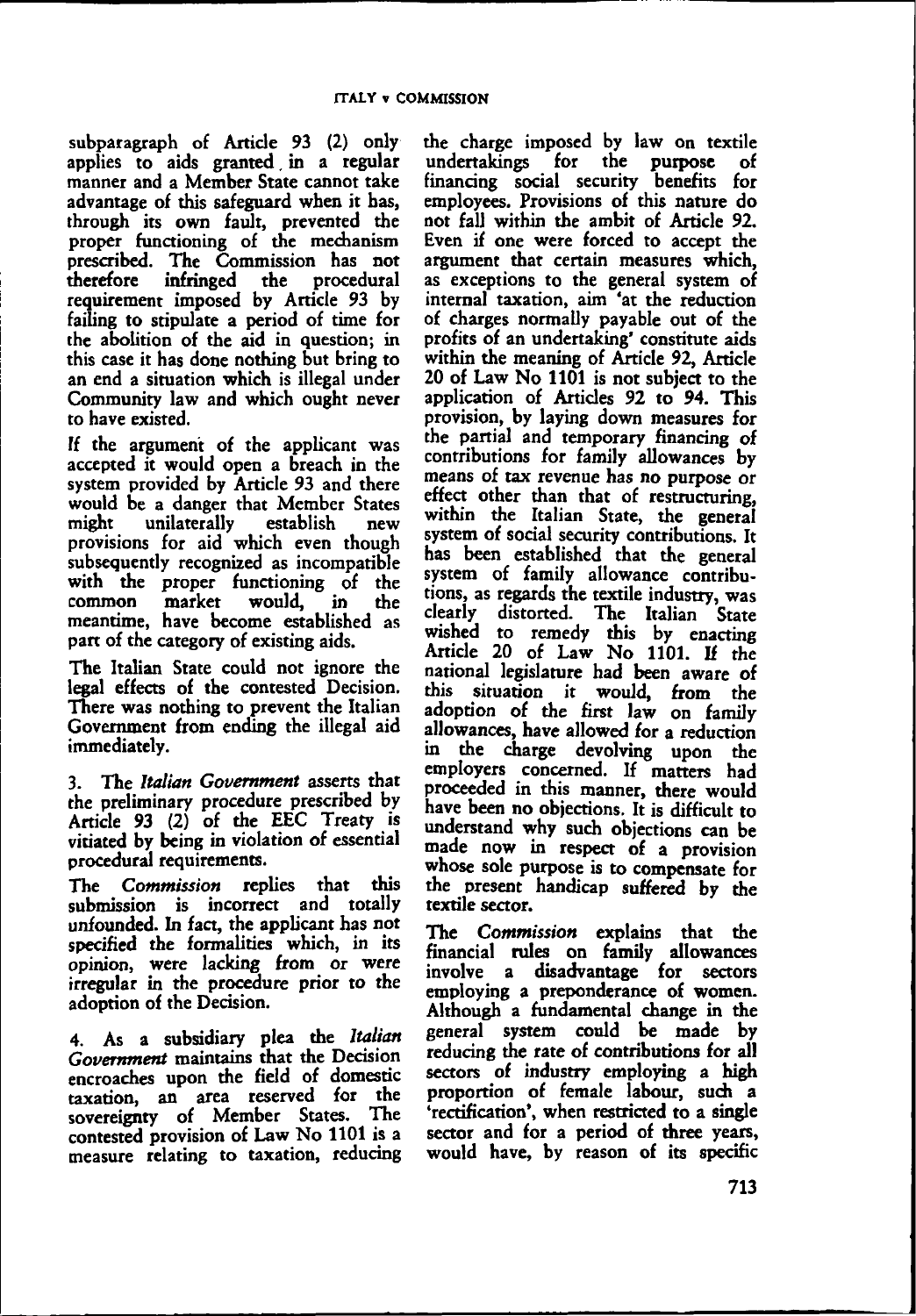nature, the effect of a sectoral aid. The contested measure therefore constitutes an 'intervention reducing charges normally payable out of the profits of an undertaking', which is the definition of the concept of aid employed on a number of occasions by the Court.

5. The *applicant* asserts that the provision of Article 20 of Law No 1101 is not concerned with an 'aid' within the meaning of Article 92 (1). The Italian textile industry is handicapped by the imposition of social charges which do not take into account the peculiarities of the industry, in particular the high proportion of female employees. During the course of 1971, 65.7 thousand<br>million lire in social security in social security contributions were paid by undertakings in the textile sector whereas the social security benefits received in this sector only amounted to 42.4 thousand million<br>lire. The contested measure only contested partially made up for this deficit.

Furthermore, according to Article 92 (1), for an aid to be considered as such it must be granted by the State or 'through State resources', in other words in the form of an item of expenditure or of a reduction in revenue incurred by the whole community. The loss of revenue resulting from the reduction in<br>contributions relating to family contributions allowances is offset by revenue accruing from contributions made by employers to the unemployment insurance fund, in other words through charges which do not fall on the community as <sup>a</sup> whole.

The *Commission* maintains that the temporary reduction in contributions payable by the textile industry in respect<br>of family allowances should be of family allowances should be considered as an aid to employers in the textile industry employees.

The exemption in favour of undertakings in a particular sector from payment of fiscal or 'social' charges which apply generally to industry can have the aim and in any case the effect of favouring these undertakings in the

sphere of intra-Community competition. First of all, a comparison must be made between the social charges imposed on the Italian textile industry and those incurred by other sectors of industry in that Member State. Only secondly is it useful to make a comparison with the charges relating to the textile industry in the other Member States. In this connexion it is wrong to compare the proportion represented by the 'employer's charge<sup>7</sup> in costs per hour in the<br>various Member States: instead, a various Member States; instead, a comparison must be made of total labour costs per hour. Applying this criterion, the comparison shows clearly that the competitive position of Italian industry is reasonably strong in relation to the textile industries of the other Member States.

To state that the fall in revenue is compensated by means of levies on the funds of another social security system does not constitute a valid argument because it cannot affect the classification of the reduction as an aid. In fact, public revenue does not necessarily derive from 'the community as a whole' but more often from a particular category of tax payers. With regard to this point the Commission refers to the judgment of the Court of 25 June 1970 (Case 47/69), *French Republic <sup>v</sup> Commission,* Rec. 1970, p. 487).

6. Finally, the *Italian Government* contends that the measure in question cannot be regarded as an aid within the meaning of Article 92 (1) because it is not capable of producing adverse effects within the Community. Article 92 (1) requires that the aid in question must have a material effect on trade between Member States. With regard to this point the contested Decision, which merely considers, in the abstract, the potential influence of the alleged aid on intra-Community trade, is wholly devoid of precision. From this point of view, the<br>Decision fails to particularize the Decision fails to grounds on which it is based and thereby infringes Article 93 (2) since the Commission has failed to 'establish' the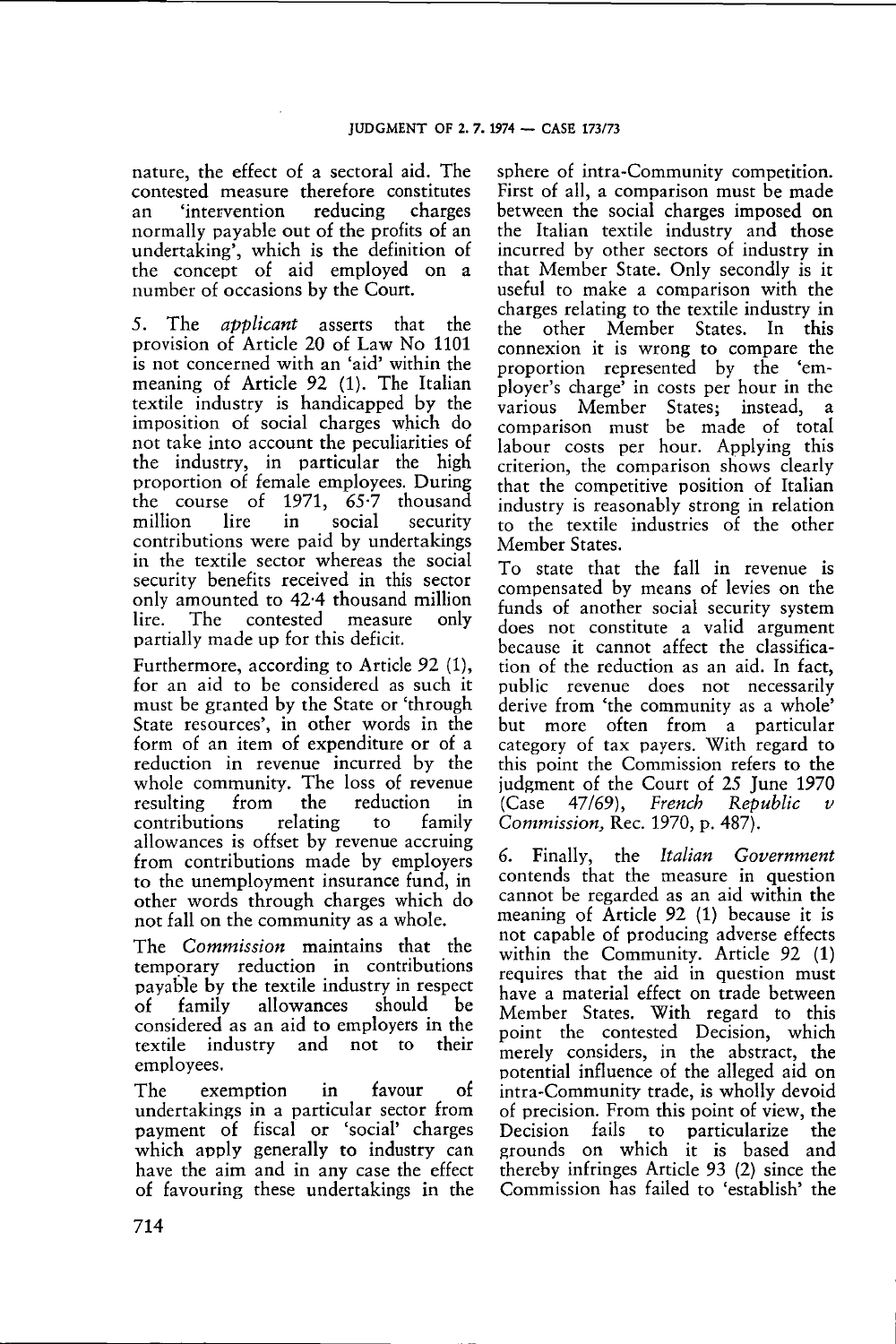incompatibility of the aid with the common market.

The *Commission* explains that in the economic sectors where there exist important patterns of intra-Community trade, Community undertakings are, by the very nature of things, in competition with each other. Consequently, any State aid which has an effect on competitive conditions, for example by the reduction of production costs, is likely to distort<br>this competition. The Commission The Commission supplied figures showing, on the one hand, the volume and growth of<br>intra-Community trade in textile intra-Community products and, on the other hand, the strong competitive position of Italy in this sector.

Even assuming that some branches of the Italian textile industry may have difficulties of a structural nature, the measure granting aid is unwarranted. It is not capable of providing a lasting solution to these problems in the Community context and, further, it may increase the difficulties of textile undertakings in other Member States which are confronted with a similar structural crisis.

In the course of the oral procedure on 26 March 1974 the parties developed the arguments submitted in the written procedure.

The Advocate-General delivered his opinion on 15 May 1974.

# Grounds of judgment

- <sup>1</sup> By application of 9 October 1973 the Government of the Italian Republic asked, on the basis of Article 173 of the EEC Treaty, that the Court should annul the Commission Decision of 25 July 1973 on Article 20 of the Italian Law No 1101 of <sup>1</sup> December 1971 on the restructuring, reorganization and conversion of the textile industry (OJ of 11 September 1973, No L 254, p. 14).
- <sup>2</sup> The action is based on three submissions described as 'preliminary', relating to the form and preliminary procedure of the Decision, and three submissions described as 'subsidiary', relating to its substance.

Because of the connexion between the first three submissions and that between the three subsidiary submissions they should be examined under two separate headings.

As to the preliminary submissions

<sup>3</sup> The applicant Government objects first of all to the fact that it is declared in Article <sup>1</sup> of the contested Decision that: 'The Italian Republic shall abolish the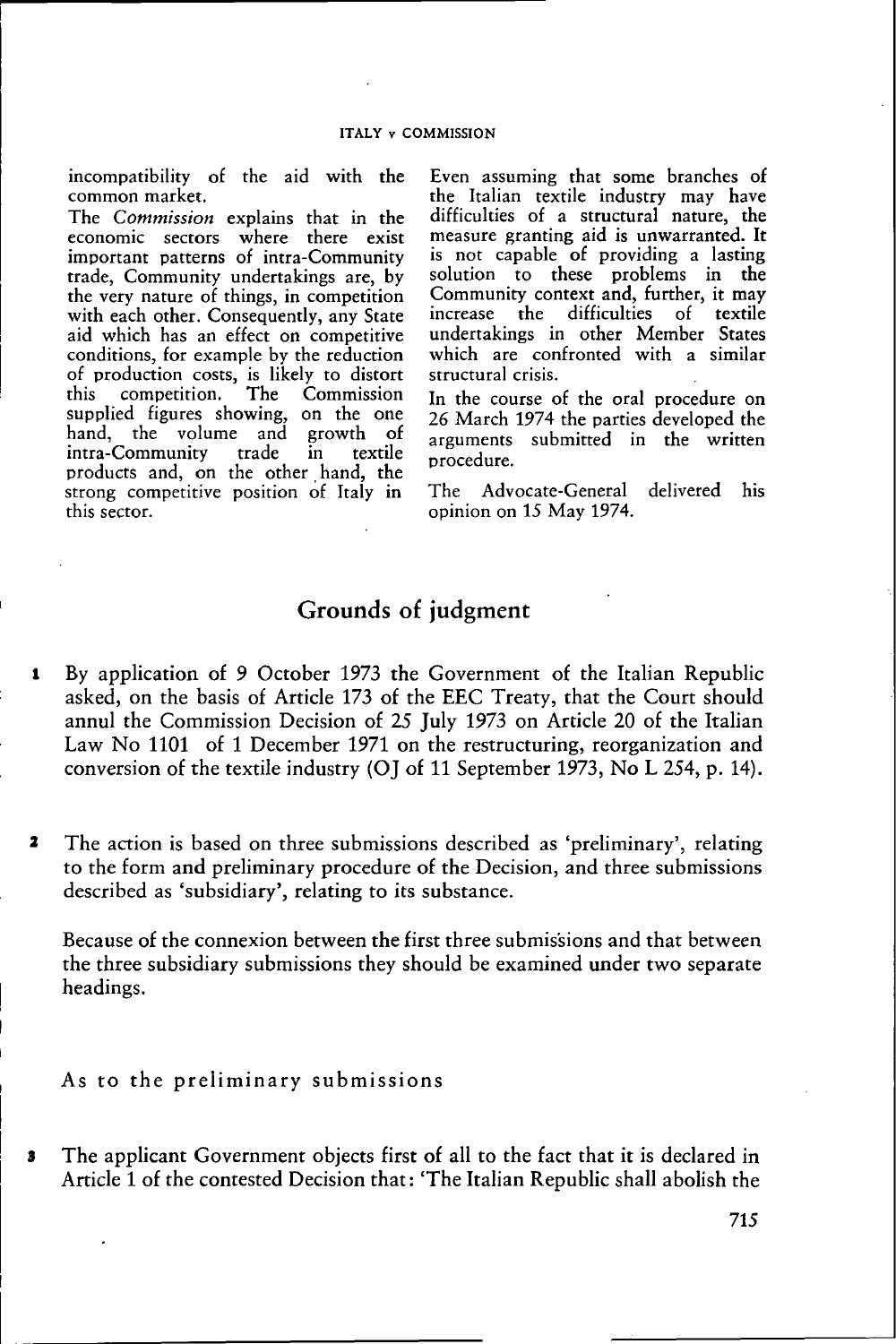temporary and partial reduction of social charges pertaining to family allowances provided for in Article 20 of Law No  $1101$  ...; it feels that the terms of this Article imply that the Decision is intended to have <sup>a</sup> direct effect in Italy's domestic legal order.

Such an effect is alleged to be incompatible with Article 93 (2) of the Treaty which provides that if the Commission finds that <sup>a</sup> Member State has infringed the rules under Article 92 it shall decide that the State concerned shall abolish or alter the aid in question within a period of time to be determined by the Commission.

- <sup>4</sup> By its second submission the applicant complains that the Decision did not fix <sup>a</sup> period of time for compliance and submits that in the absence of this element, which is essential to the legality of the Decision, the latter be considered void.
- <sup>5</sup> The third submission contends that the preliminary procedure under Article 93 (1) was not properly conducted.
- <sup>6</sup> It is accepted that though Article 20 of Italian Law No 1101 created an innovation with regard to the previous legal position of the Italian textile industry and small crafts, there was no prior notification to the Commission of the adoption of this provision as prescribed by Article 93 (3).

After having sought the comments of the Italian authorities and of experts in the other Member States, the Commission, considering that the provision in issue constituted an aid within the meaning of Articles 92 and 93, adopted the contested Decision.

<sup>7</sup> In order to ensure the progressive developement and functioning of the common market in accordance with the provisions of Article 92, Article 93 provides for constant review of aids granted or planned by the Member States, an operation which assumes constant cooperation between these States and the Commission.

Article 93 (2) envisages the case where during the course of such a review the Commission finds that aid granted by a Member State is not compatible with the provisions of Article 92, and provides for the situation to be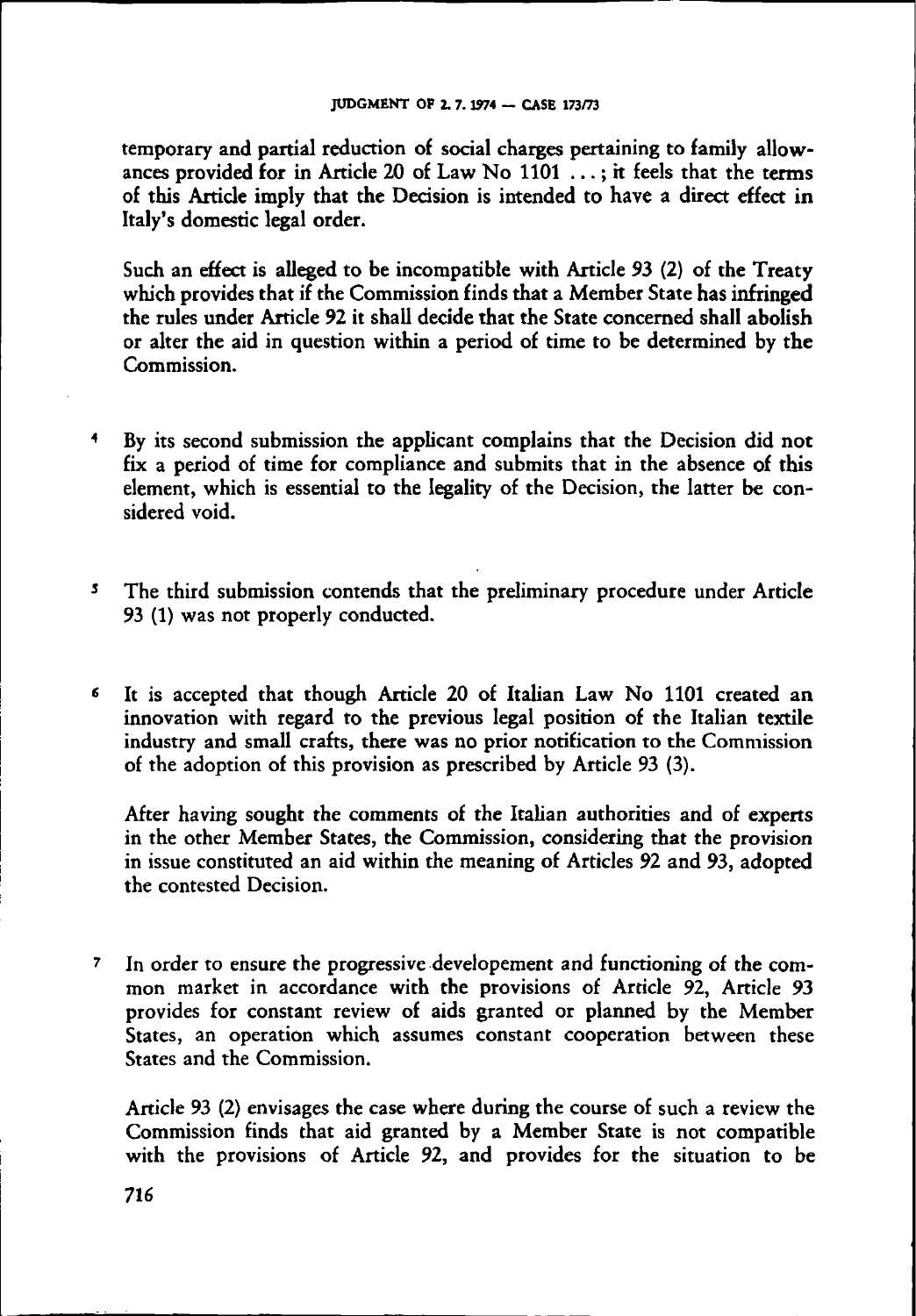resolved by decision of the Commission subject to appeal to the Court of Justice.

Because the Article is based on the idea of cooperation, the Commission must, in such a case, allow the State concerned a period of time within which to comply with the decision taken.

However, in the situation envisaged by Article 93 (3) where a proposed aid is considered incompatible with Article 92, the fixing of <sup>a</sup> time limit is unnecessary, as the aid in question cannot be put into effect.

<sup>8</sup> The submissions amount to the assertion that a new aid granted by a Member State in contravention of paragraph (3) must be treated in the same way as aids granted legally and, consequently, should be subject only to the procedure prescribed by Article 93 (2), including the compulsory fixing of a time limit.

This interpretation of Article 93 is however unacceptable because it would have the effect of depriving the provisions of Article 93 (3) of their binding force and even that of encouraging their non-observance.

<sup>9</sup> Moreover, the spirit and general scheme of Article 93 imply that the Commission, when it establishes that an aid has been granted or altered in disregard of paragraph (3), must be able, in particular when it considers that this aid is not compatible with the common market having regard to Article 92, to decide that the State concerned must abolish or alter it, without being bound to fix <sup>a</sup> period of time for this purpose and with the possibility of referring the matter to the Court if the State in question does not comply with the required speed.

In such a case, the means of recourse open to the Commission are not restricted to the more complicated procedure under Article 169.

Consequently, the submission that the Decision is intended to take direct effect in the internal legal order of the Italian Republic is unfounded, since Article 2 of the Decision stipulates that: 'This Decision is addressed to the Italian Republic'. From this wording it emerges clearly that the Decision is intended to impose the obligation laid down in Article <sup>1</sup> on the State concerned.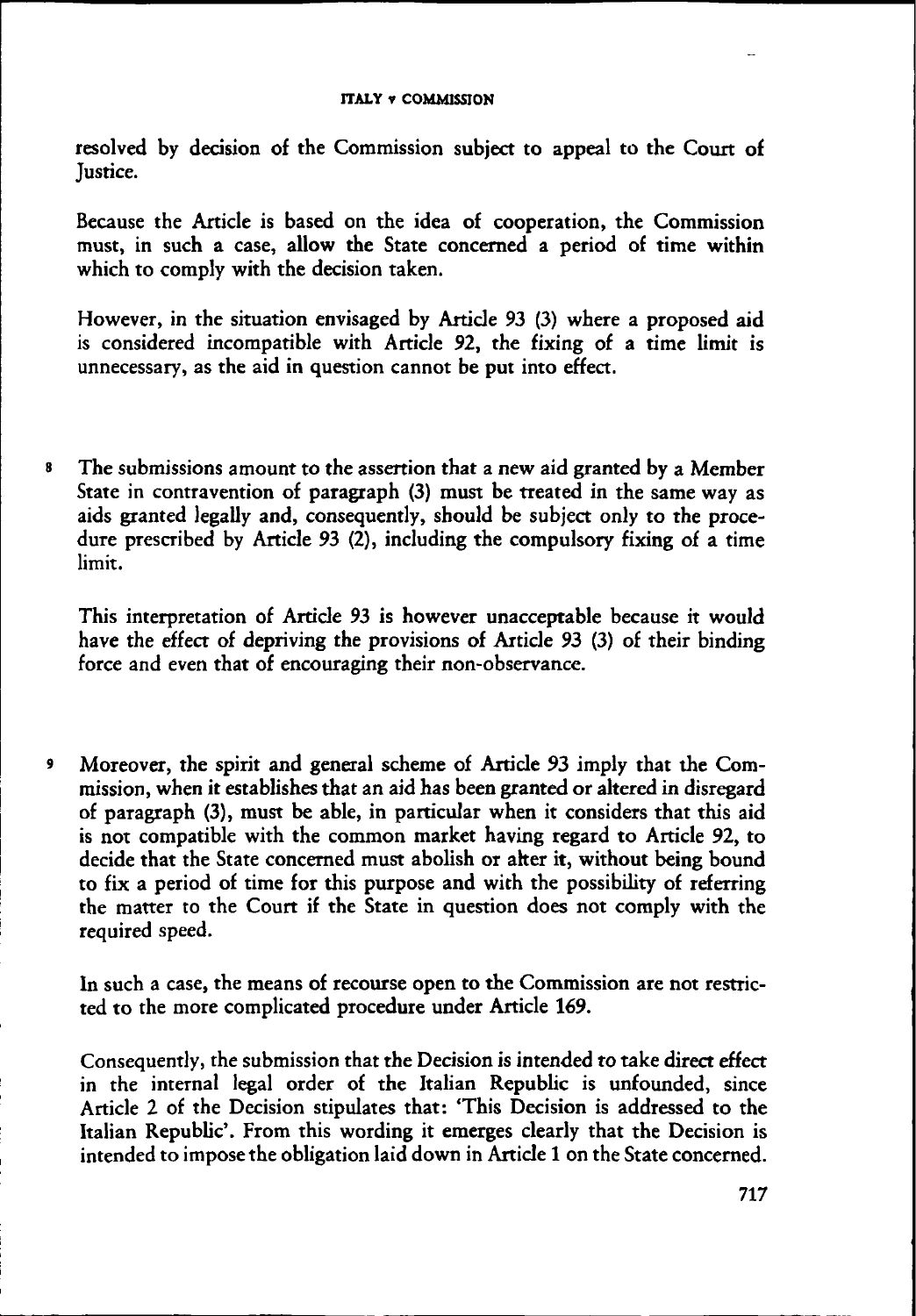- <sup>10</sup> Finally, the third submission relating to procedural irregularities has not been adequately developed and is thus inadmissible
- <sup>11</sup> The above submissions must therefore be dismissed.

As to the subsidiary submissions

<sup>12</sup> The applicant Government maintains first that, by encroaching upon a field reserved by the Treaty to the sovereignty of Member States — that of the levying of internal taxation — the Decision is vitiated by reason of abuse of powers.

Secondly, the applicant asserts that the reduction of social charges in issue must be regarded as <sup>a</sup> measure of <sup>a</sup> social nature and that accordingly it falls outside the scope of Articles 92 and 93.

Because the system for financing family allowances which was previously in force placed sectors employing a high proportion of female labour in a disadvantageous position, the measure in issue is said simply to make up for a handicap suffered by the Italian textile industry.

Furthermore, this industry is alleged to be at <sup>a</sup> disadvantage as compared with the textile industries of the other Member States by reason of the fact that the social charges devolving upon employers are appreciably higher in Italy than in the other Member States.

Finally, the partial reduction in social charges is stated not to be such as to affect intra-Community trade or distort competition within the common market.

<sup>13</sup> The aim of Article 92 is to prevent trade between Member States from being affected by benefits granted by the public authorities which, in various forms, distort or threaten to distort competition by favouring certain undertakings or the production of certain goods.

Accordingly, Article 92 does not distinguish between the measures of State intervention concerned by reference to their causes or aims but defines them in relation to their effects.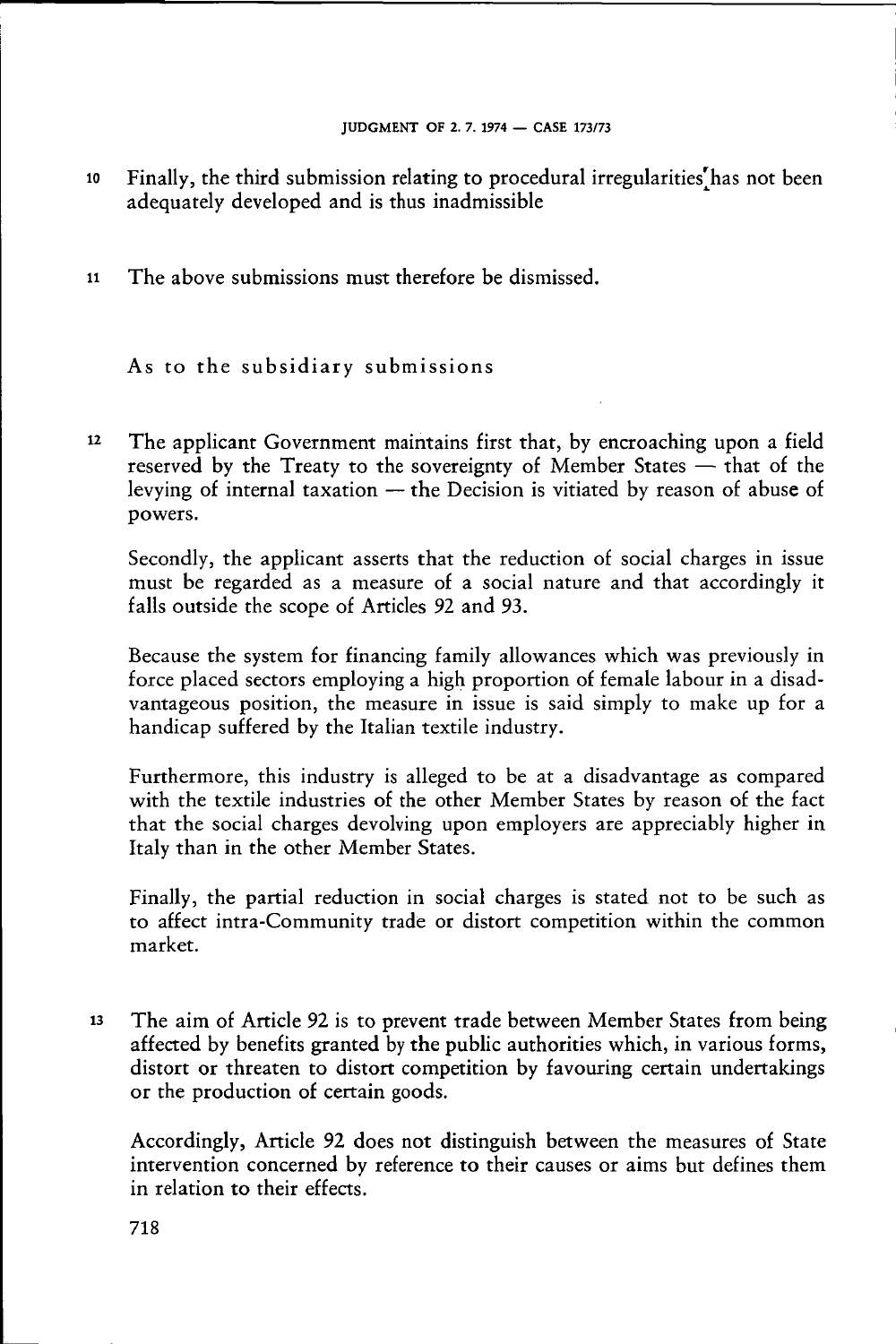#### ITALY v COMMISSION

Consequently, the alleged fiscal nature or social aim of the measure in issue cannot suffice to shield it from the application of Article 92.

<sup>14</sup> As to the argument that the contested measure has no purpose other than to rectify the amount of charges payable by the textile industry to the state insurance scheme, in this case relating to family allowances, it is clear that the Italian family allowance scheme is intended, as is the case with all similar schemes, to ensure that the worker obtains a salary which meets the needs of his family..

Since in a system of this kind employers' contributions are assessed in accordance with the wage costs of each undertaking, the fact that a relatively small number of the employees of an undertaking can, on the basis of their position as heads of household, claim actual payment of these allowances, cannot constitute either an advantage or a specific disadvantage for the undertaking in question as compared with other undertakings where a higher proportion of employees receive these allowances; the burden of payment of these allowances is rendered exactly the same for all undertakings.

<sup>15</sup> The above observations in respect of charges under the family allowance scheme payable out of the profits of an undertaking applies, on the same basis, to-the relationship between the different branches of industry.

Consequently, the figures submitted by the applicant Government showing that during 1971 the sum of 65.7 thousand million lire was paid in contributions by the textile sector, whereas the social security benefits pertaining to family allowances in this sector only amounted to 42.4 thousand million lire, cannot prove that, in respect of its production costs, the textile sector was placed in a disadvantageous position in relation to other sectors of industry.

It must be concluded that the partial reduction of social charges pertaining to family allowances devolving upon employers in the textile sector is a measure intended partially to exempt undertakings of a particular industrial sector from the financial charges arising from the normal application of the general social security system, without there being any justification for this exemption on the basis of the nature or general scheme of this system.

<sup>16</sup> The argument that the contested reduction is not a 'State aid', because the loss of revenue resulting from it is made good through funds accruing from contributions paid to the unemployment insurance fund, cannot be accepted.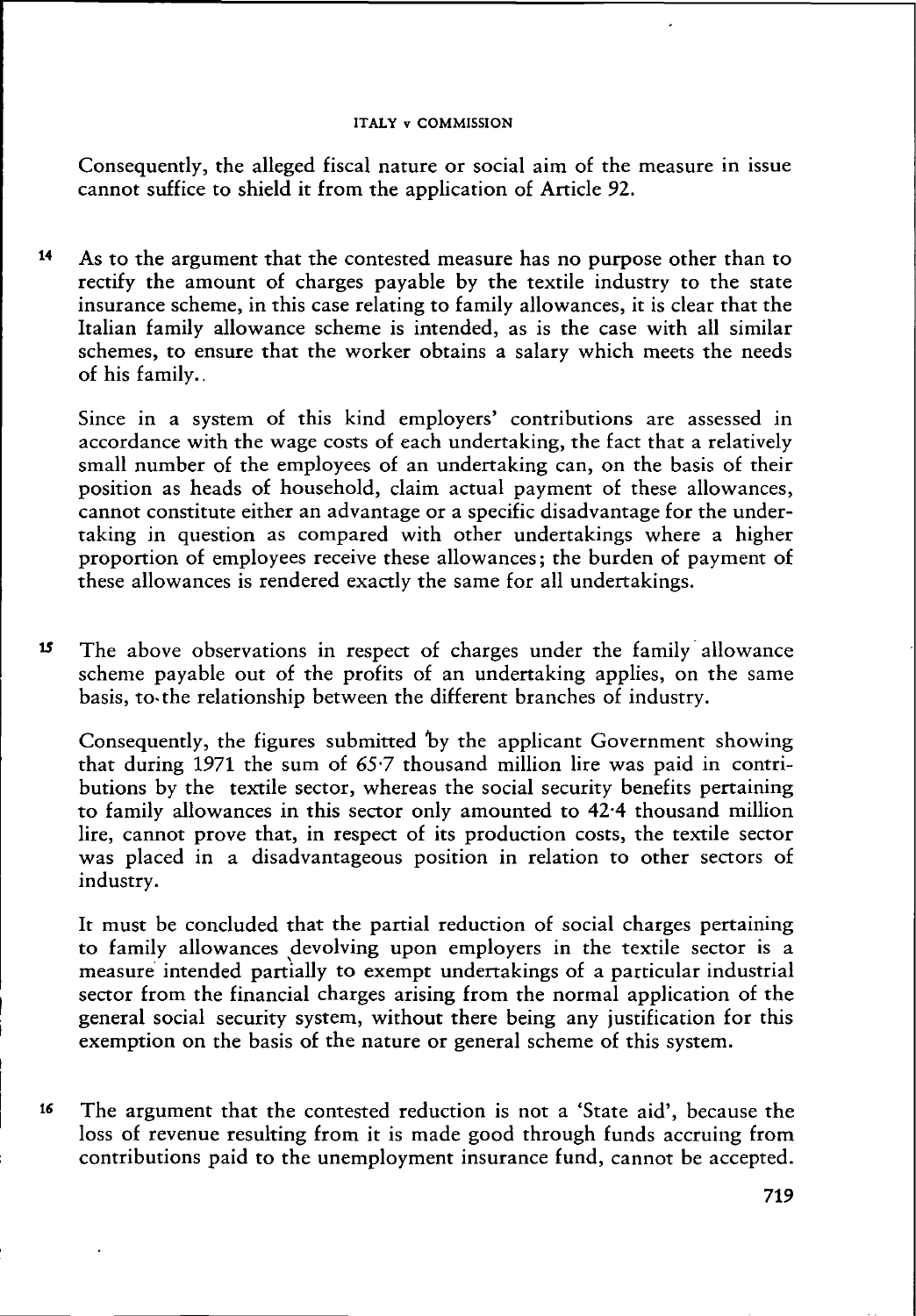### JUDGMENT OF 2. 7. 1974 — CASE 173/73

As the funds in question are financed through compulsory contributions imposed by State legislation and as, as this case shows, they are managed and apportioned in accordance with the provisions of that legislation, they must be regarded as State resources within the meaning of Article 92, even if they are administered by institutions distinct from the public authorities.

<sup>17</sup> As to the argument that the social charges devolving upon employers in the textile sector are higher in Italy than in the other Member States, it should be observed that, in the application of Article 92 (1), the point of departure must necessarily be the competitive position existing within the common market before the adoption of the measure in issue.

This position is the result of numerous factors having varying effects on production costs in the different Member States.

Moreover, Articles 92 to 102 of the Treaty provide for detailed rules for the abolition of generic distortions resulting from differences between the tax and social security systems of the different Member States whilst taking account of structural difficulties in certain sectors of industry.

On the other hand, the unilateral modification of a particular factor of the cost of production in <sup>a</sup> given sector of the economy of a Member State may have the effect of disturbing the existing equilibrium.

Consequently, there is no point in comparing the relative proportions of total production costs which a particular category of costs represents, since the decisive factor is the reduction itself and not the category of costs to which it relates.

<sup>18</sup> In addition, the social charges payable by employers are part of the more general category of labour costs.

It emerges from the file that labour costs in the Italian textile sector are, in relation to those in the textile sector in the other Member States, relatively low.

It is clear that the reduction in social charges provided for by Article 20 of Law No 1101 has the effect of reducing labour costs in the Italian textile sector.